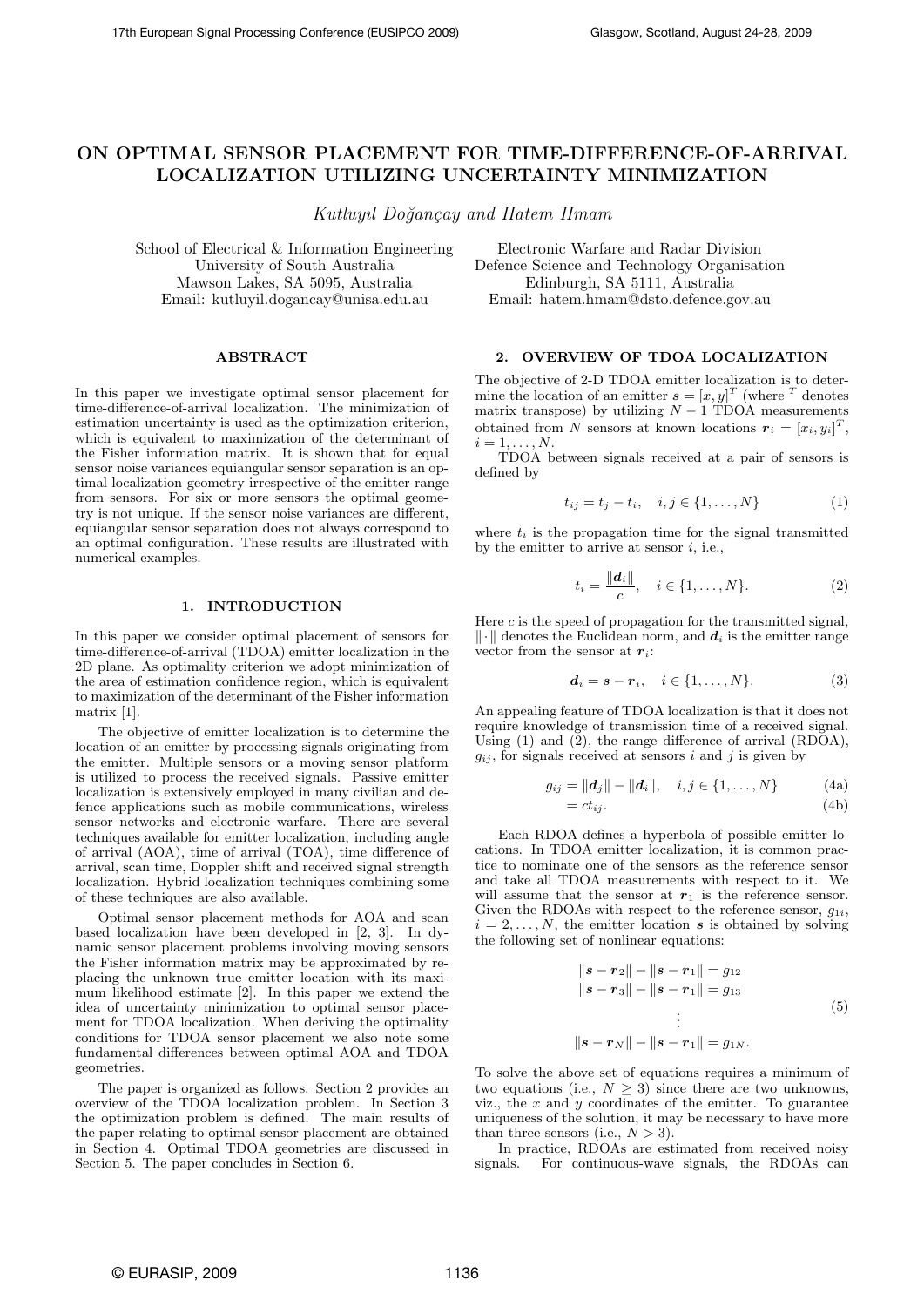

Figure 1: TDOA localization and directional unit vectors  $u_i$ .

be estimated by using the method of generalized crosscorrelation [4]. The resulting RDOA measurements  $\hat{g}_{1i}$  can be expressed as

$$
\hat{g}_{1i} = g_{1i} + n_{1i}, \quad i = 2, ..., N \tag{6}
$$

where  $n_{1i} = c(e_i - e_1)$  is the RDOA noise with  $e_i$  denoting the time-of-arrival (TOA) estimation error. We assume that  $e_i$  is an independent Gaussian noise with zero mean and variance  $E{e_i^2} = \sigma_i^2/c^2$ . The RDOA noise variance  $E{n_i^2}$ . variance  $E\{e_i^2\} = \sigma_i^2/c^2$ . The RDOA noise variance  $E\{n_{1i}^2\}$  is usually a function of the emitter range among other things. is usually a function of the emitter range among other things. The covariance matrix of RDOA measurements is given by

$$
\Sigma = E \left\{ \begin{bmatrix} n_{12} \\ \vdots \\ n_{1N} \end{bmatrix} [n_{12} \cdots n_{1N}] \right\}
$$
(7a)  

$$
= \sigma_1^2 \mathbf{1} + \begin{bmatrix} \sigma_2^2 & \mathbf{0} \\ \vdots & \ddots & \vdots \\ \mathbf{0} & \sigma_N^2 \end{bmatrix}
$$
(7b)

where **1** is the  $(N-1) \times (N-1)$  matrix of ones.

# **3. PROBLEM STATEMENT**

Suppose that the RDOA noise covariance matrix in (7b) is given and constant. Then the Fisher information matrix (FIM) for TDOA localization is given by [5]

$$
\mathbf{\Phi} = \begin{bmatrix} \phi_{11} & \phi_{12} \\ \phi_{21} & \phi_{22} \end{bmatrix} = \mathbf{J}_o^T \mathbf{\Sigma}^{-1} \mathbf{J}_o \tag{8}
$$

where  $J_o$  is the  $(N - 1) \times 2$  Jacobian matrix evaluated at the true emitter location

$$
\boldsymbol{J}_{o} = \begin{bmatrix} (\boldsymbol{u}_{2} - \boldsymbol{u}_{1})^{T} \\ (\boldsymbol{u}_{3} - \boldsymbol{u}_{1})^{T} \\ \vdots \\ (\boldsymbol{u}_{N} - \boldsymbol{u}_{1})^{T} \end{bmatrix} . \tag{9}
$$

Here

$$
\boldsymbol{u}_i = \frac{\boldsymbol{d}_i}{\|\boldsymbol{d}_i\|} = \begin{bmatrix} \cos \theta_i \\ \sin \theta_i \end{bmatrix}
$$
 (10)

is the unit vector pointing to the emitter (directional unit vector) from sensor i as illustrated in Fig. 1.

Using the matrix inversion lemma [6]:

 $(A + BCD)^{-1} = A^{-1} - A^{-1}B(C^{-1} + DA^{-1}B)^{-1}DA^{-1}$ (11) with  $\mathbf{A} = \mathbf{T}$ ,  $\mathbf{B} = [1, \dots, 1]^T$ ,  $\mathbf{C} = \sigma_1^2$  and  $\mathbf{D} = \mathbf{B}^T$ , the inverse of  $\Sigma$  in (7b) can be written as

$$
\Sigma^{-1} = T^{-1} - aww^T \tag{12}
$$

where

$$
a = \frac{1}{\sum_{i=1}^{N} 1/\sigma_i^2}
$$
 (13a)

$$
\mathbf{w} = [1/\sigma_2^2, 1/\sigma_3^2, \cdots, 1/\sigma_N^2]^T.
$$
 (13b)

Substituting  $(9)$  and  $(12)$  into  $(8)$  we obtain

$$
\Phi = \sum_{i=2}^{N} \frac{1}{\sigma_i^2} (u_i - u_1)(u_i - u_1)^T - a \sum_{i=2}^{N} \frac{u_i - u_1}{\sigma_i^2} \sum_{i=2}^{N} \frac{(u_i - u_1)^T}{\sigma_i^2}.
$$
 (14)

We adopt maximization of the determinant of FIM as the optimal sensor placement criterion. Since the area of the 1- $\sigma$  error ellipse (39.4% uncertainty region) of an efficient TDOA location estimator is given by  $A_{1\sigma} = \pi/|\Phi|^{1/2}$ ,<br>where  $|\cdot|$  denotes determinant, maximization of  $|\Phi|$  is equivawhere |·| denotes determinant, maximization of |**Φ**| is equivalent to minimization of the area of the uncertainty ellipse [1]. Throughout the paper we assume that the TDOA localization algorithm under consideration is nearly efficient and unbiased so that its error covariance can be approximated by the Cramer-Rao lower bound (CRLB), which is given by the inverse of **Φ**.

### **4. THE MAIN RESULT**

After some algebraic manipulations the entries of FIM can be written as

$$
\phi_{11} = \sum_{i=2}^{N} \frac{(\cos \theta_i - \cos \theta_1)^2}{\sigma_i^2} - a \left( \sum_{i=2}^{N} \frac{\cos \theta_i - \cos \theta_1}{\sigma_i^2} \right)^2
$$
(15a)

$$
=\sum_{i=1}^{N}\frac{\cos^{2}\theta_{i}}{\sigma_{i}^{2}}-a\left(\sum_{i=1}^{N}\frac{\cos\theta_{i}}{\sigma_{i}^{2}}\right)^{2}
$$
(15b)

$$
\phi_{12} = \phi_{21} \tag{16a}
$$

$$
= \sum_{i=2}^{N} \frac{(\cos \theta_i - \cos \theta_1)(\sin \theta_i - \sin \theta_1)}{\sigma_i^2}
$$

$$
- a \sum_{i=2}^{N} \frac{\cos \theta_i - \cos \theta_1}{\sigma_i^2} \sum_{j=2}^{N} \frac{\sin \theta_j - \sin \theta_1}{\sigma_j^2} \qquad (16b)
$$

$$
= \frac{1}{2} \sum_{i=1}^{N} \frac{\sin 2\theta_i}{\sigma_i^2} - a \sum_{i=1}^{N} \frac{\sin \theta_i}{\sigma_i^2} \sum_{j=1}^{N} \frac{\cos \theta_j}{\sigma_j^2}
$$
(16c)

$$
\phi_{22} = \sum_{i=2}^{N} \frac{(\sin \theta_i - \sin \theta_1)^2}{\sigma_i^2} - a \left( \sum_{i=2}^{N} \frac{\sin \theta_i - \sin \theta_1}{\sigma_i^2} \right)^2
$$
(17a)

$$
=\sum_{i=1}^{N}\frac{\sin^2\theta_i}{\sigma_i^2}-a\left(\sum_{i=1}^{N}\frac{\sin\theta_i}{\sigma_i^2}\right)^2.
$$
 (17b)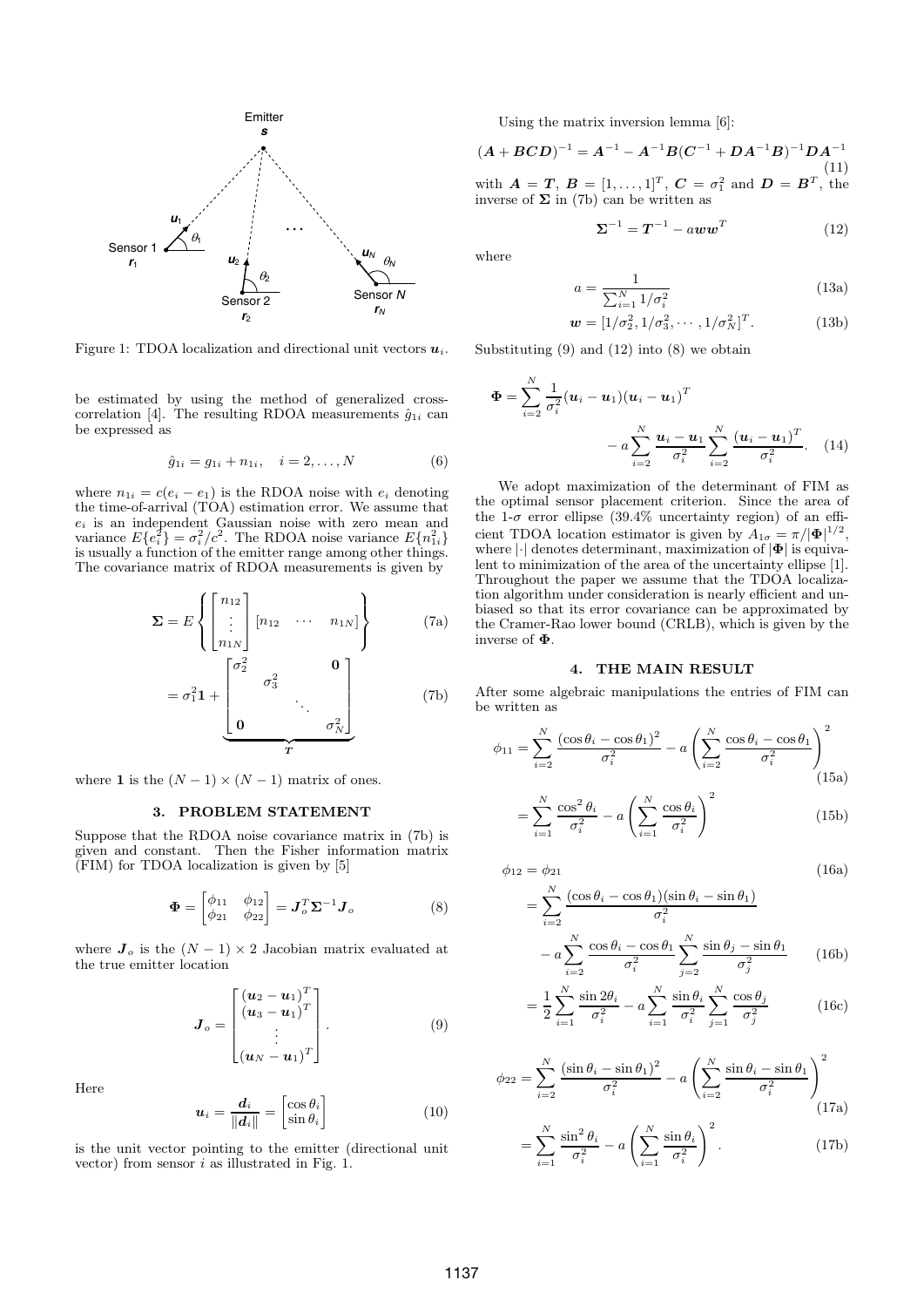The determinant of FIM is

$$
|\Phi| = \phi_{11}\phi_{22} - \phi_{12}\phi_{21}
$$
  
=  $\frac{1}{4a^2} - \frac{1}{4}\left(\sum_{i=1}^N \frac{\sin 2\theta_i}{\sigma_i^2}\right)^2 - \frac{1}{4}\left(\sum_{i=1}^N \frac{\cos 2\theta_i}{\sigma_i^2}\right)^2$   
-  $a\sum_{i=1}^N \frac{1}{\sigma_i^2}\left(\sin \theta_i \sum_{j=1}^N \frac{\cos \theta_j}{\sigma_j^2} - \cos \theta_i \sum_{j=1}^N \frac{\sin \theta_j}{\sigma_j^2}\right)^2$ . (18)

Considering that the last three terms in the right-hand side of the above equation can only be negative or zero, for fixed receiver noise variances  $\sigma_i^2$ ,  $i = 1, \ldots, N$  (i.e., fixed  $\Sigma$ ), the determinant of FIM is maximized by directional unit the determinant of FIM is maximized by directional unit vector angles  $\boldsymbol{\theta} = [\theta_1, \dots, \theta_N]^T$  solving the following mini-<br>mization problem mization problem

$$
\min_{\theta} \left( \sum_{i=1}^{N} \frac{\sin 2\theta_i}{\sigma_i^2} \right)^2 + \left( \sum_{i=1}^{N} \frac{\cos 2\theta_i}{\sigma_i^2} \right)^2 + 4a \sum_{i=1}^{N} \frac{1}{\sigma_i^2} \left( \sin \theta_i \sum_{j=1}^{N} \frac{\cos \theta_j}{\sigma_j^2} - \cos \theta_i \sum_{j=1}^{N} \frac{\sin \theta_j}{\sigma_j^2} \right)^2.
$$
 (19)

Define

$$
\boldsymbol{v}_i = \begin{bmatrix} \cos 2\theta_i \\ \sin 2\theta_i \end{bmatrix} . \tag{20}
$$

Then the minimization problem in (19) can be rewritten as

$$
\min_{\theta} \left\| \sum_{i=1}^{N} \frac{\boldsymbol{v}_{i}}{\sigma_{i}^{2}} \right\|^{2} + 4a \sum_{i=1}^{N} \frac{1}{\sigma_{i}^{2}} \times \left( [\sin \theta_{i} \quad -\cos \theta_{i}] \sum_{j=1}^{N} \frac{\boldsymbol{u}_{j}}{\sigma_{j}^{2}} \right)^{2} \tag{21}
$$

or more compactly as

$$
\min_{\theta} \left\| \sum_{i=1}^{N} \frac{\boldsymbol{v}_{i}}{\sigma_{i}^{2}} \right\|^{2} + 4a \left\| \sum_{i=1}^{N} \frac{\boldsymbol{u}_{i}}{\sigma_{i}^{2}} \right\|_{H}^{2} \qquad (22)
$$

where  $\|\boldsymbol{x}\|_{\boldsymbol{H}}^2 = \boldsymbol{x}^T \boldsymbol{H} \boldsymbol{x}$  and

$$
\boldsymbol{H} = \sum_{i=1}^{N} \frac{1}{\sigma_i^2} \begin{bmatrix} \sin \theta_i \\ -\cos \theta_i \end{bmatrix} [\sin \theta_i \quad -\cos \theta_i]. \tag{23}
$$

We formally have the following result.

**Theorem 1.** *For fixed*  $\Sigma$  *the determinant of FIM is maximized by*

$$
\min_{\boldsymbol{\theta}} J(\boldsymbol{\theta}) \tag{24}
$$

*where*

$$
J(\theta) = \left\| \sum_{i=1}^{N} \frac{\boldsymbol{v}_i}{\sigma_i^2} \right\|^2 + 4a \left\| \sum_{i=1}^{N} \frac{\boldsymbol{u}_i}{\sigma_i^2} \right\|_{\boldsymbol{H}}^2 \ge 0 \tag{25}
$$

 $and |\Phi| = \frac{1}{4} \left( \frac{1}{a^2} - J(\theta) \right).$ 

Note that the emitter range does not appear in  $J(\theta)$ explicitly, and for given  $\sigma_i^2$  it is dependent on angular sensor<br>senaration only. This implies that optimal sensor placement separation only. This implies that optimal sensor placement is independent of how far the sensors are from the emitter. This observation is in sharp contrast to optimal AOA sensor placement in which the emitter range plays an important role [3]. However the absence of emitter range in  $J(\theta)$  has limited practical use because of the close coupling between the sensor noise variance and emitter range as governed by signal-to-noise ratio (SNR).

CRLB is related to FIM via

$$
\text{CRLB} = \mathbf{\Phi}^{-1} = \frac{1}{|\mathbf{\Phi}|} \begin{bmatrix} \phi_{22} & -\phi_{12} \\ -\phi_{21} & \phi_{11} \end{bmatrix} . \tag{26}
$$

The optimal MSE is given by the trace of CRLB:

$$
MSE = \frac{\phi_{11} + \phi_{22}}{|\Phi|}
$$
  
= 
$$
\frac{\sum_{i=1}^{N} \frac{1}{\sigma_i^2} - a \left( \left( \sum_{i=1}^{N} \frac{\sin \theta_i}{\sigma_i^2} \right)^2 + \left( \sum_{i=1}^{N} \frac{\cos \theta_i}{\sigma_i^2} \right)^2 \right)}{|\Phi|}
$$
  
= 
$$
\frac{\sum_{i=1}^{N} \frac{1}{\sigma_i^2} - a \left\| \sum_{i=1}^{N} \frac{u_i}{\sigma_i^2} \right\|^2}{|\Phi|}.
$$
 (27)

It has been shown that in AOA geometry optimization the maximization of the determinant of FIM is equivalent to minimization of MSE [3]. The equivalence holds whether or not sensor noise variances are identical. We will show by way of an example that this equivalence does not hold for TDOA localization when sensor noise variances are different.

Consider the TDOA localization scenario involving three sensors with receiver noise variances  $\sigma_1^2 = 0.5$ ,  $\sigma_2^2 = 0.1$  and  $\sigma_3^2 = 0.2$ . The emitter is located at the origin  $s = [0, 0]^T$ .  $\sigma_3^2 = 0.2$ . The emitter is located at the origin  $\mathbf{\tilde{s}} = [0, 0]^T$ .<br>The first sensor is assumed to have directional angle of  $\theta_1 =$ The first sensor is assumed to have directional angle of  $\theta_1 =$ 0. Fig. 2(a) shows the plot of  $J(\theta)$  as a function of  $\theta_2$  and θ<sup>3</sup>. The optimal angles minimizing J(*θ*) and maximizing the determinant of FIM are  $\theta_2 = 120^\circ$  and  $\theta_3 = 240^\circ$ . This corresponds to equiangular sensor separation. In Fig. 2(b) a corresponds to equiangular sensor separation. In Fig. 2(b) a contour plot of MSE is provided. For the simulated scenario with unequal sensor noise variances MSE is minimized by  $\theta_2 = 126^\circ$  and  $\theta_3 = 226^\circ$ . We observe that uncertainty  $\theta_2 = 126^\circ$  and  $\theta_3 = 226^\circ$ . We observe that uncertainty minimization and MSE minimization yield different sensor placements in this case.

If each sensor is subject to identical noise variances, i.e.,  $\sigma_1^2 = \sigma_2^2 = \cdots = \sigma_N^2 = \sigma^2$ , the optimal sensor placements<br>minimizing estimation uncertainty are defined by the followminimizing estimation uncertainty are defined by the following theorem:

**Theorem 2.** *For fixed*  $\Sigma$  *with*  $\sigma_1^2 = \sigma_2^2 = \cdots = \sigma_N^2 = \sigma^2$ <br>*the determinant of FIM is maximized at* 

$$
|\Phi_{max}| = \frac{N^2}{4\sigma^4}.
$$
 (28)

 $J(\theta) = 0$  (29)

*by*

*which is satisfied if and only if*

$$
\sum_{i=1}^{N} \sin 2\theta_i = 0, \quad \sum_{i=1}^{N} \cos 2\theta_i = 0
$$
 (30a)

$$
\sum_{i=1}^{N} \sin \theta_i = 0, \quad \sum_{i=1}^{N} \cos \theta_i = 0.
$$
 (30b)

*Proof.* For identical noise variances (25) becomes

$$
J(\boldsymbol{\theta}) = \frac{1}{\sigma^4} \left\| \sum_{i=1}^N \boldsymbol{v}_i \right\|^2 + \frac{4}{N\sigma^4} \left\| \sum_{i=1}^N \boldsymbol{u}_i \right\|_{\tilde{\boldsymbol{H}}}^2 \ge 0 \qquad (31)
$$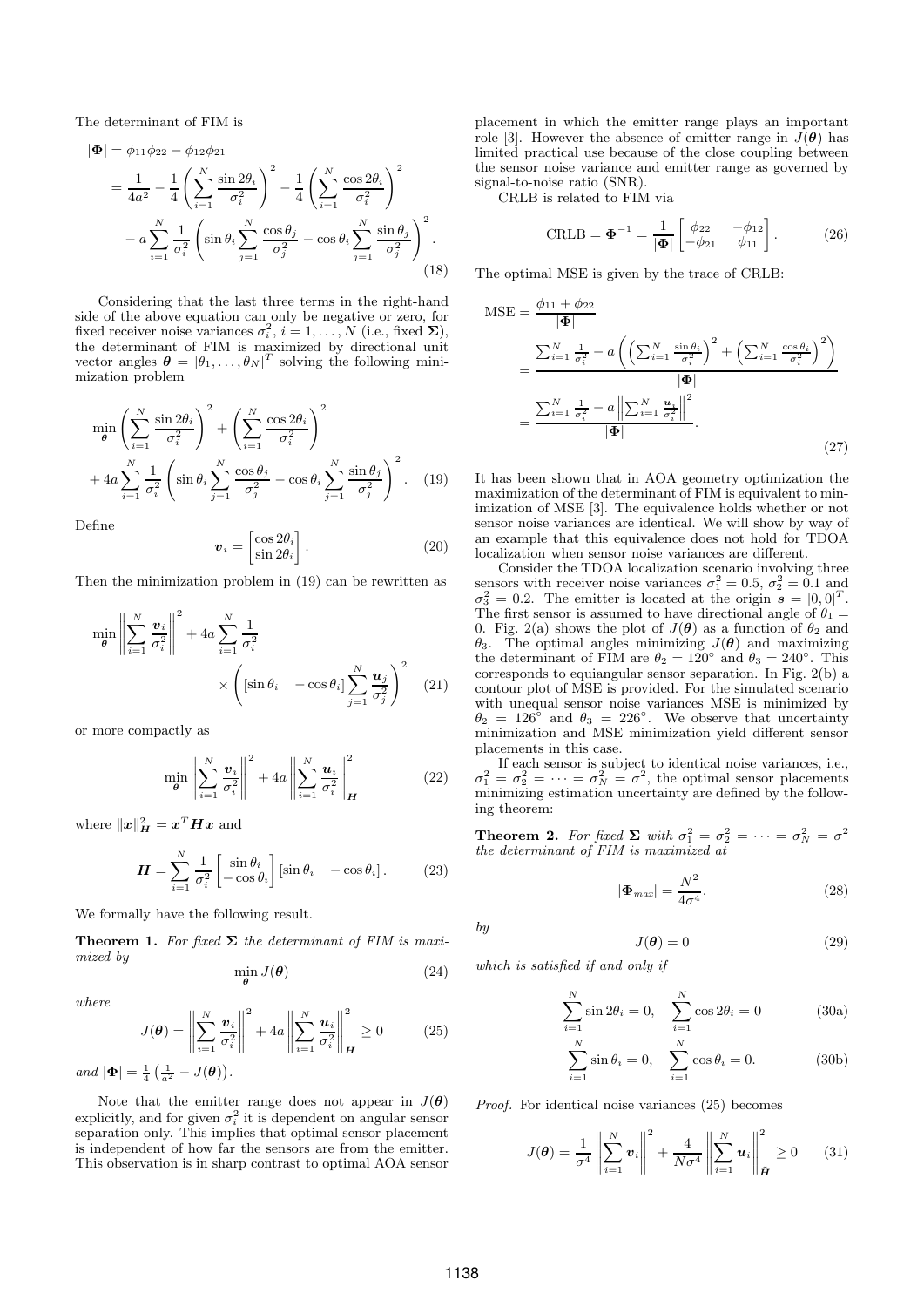

Figure 2: (a) Plot of  $J(\theta)$ , and (b) contour plot of MSE for TDOA localization with  $\sigma_1^2 = 0.5$ ,  $\sigma_2^2 = 0.1$  and  $\sigma_3^2 = 0.2$ .<br>  $J(\theta)$  is minimized at  $\theta_1 = 0$ ,  $\theta_2 = 120^\circ$  and  $\theta_3 = 240^\circ$  and  $J(\theta)$  is minimized at  $\theta_1 = 0$ ,  $\theta_2 = 120^\circ$  and  $\theta_3 = 240^\circ$ , and MSE is minimized at  $\theta_1 = 0$ ,  $\theta_2 = 126^\circ$  and  $\theta_3 = 226^\circ$ .

where

$$
\tilde{H} = \sum_{i=1}^{N} \begin{bmatrix} \sin \theta_i \\ -\cos \theta_i \end{bmatrix} [\sin \theta_i \quad -\cos \theta_i]. \tag{32}
$$

Unless  $\theta_1 = \cdots = \theta_N$ , in which case  $|\mathbf{\Phi}| = 0$  (i.e.,  $|\mathbf{\Phi}|$  is minimized) and the estimation problem has infinite variance,  $H$  is positive definite. Then the following quadratic form in (31)

$$
\left\| \sum_{i=1}^N \boldsymbol{u}_i \right\|_{\tilde{\boldsymbol{H}}}^2 = 0
$$

if and only if

$$
\sum_{i=1}^N u_i = 0.
$$

Thus  $J(\theta) = 0$  if and only if

$$
\sum_{i=1}^{N} u_i = \sum_{i=1}^{N} v_i = 0.
$$
 (33)

This condition is equivalent to (30).

We note that for unequal noise variances the minimum of  $J(\theta)$  cannot always be guaranteed to be zero. We call optimal geometries that minimize  $J(\theta)$  to zero *maximally optimal* solutions. Maximally optimal solutions may exist for unequal noise variances depending on the number of sensors and noise variances. Consider the previous TDOA localization scenario this time with equal noise variances  $\sigma^2 = 0.1$ . As shown in Fig. 3, in the case of identical noise variances equiangular sensor separation gives the optimal sensor placement in terms of both uncertainty and MSE minimization.



Figure 3: (a) Plot of  $J(\theta)$ , and (b) contour plot of MSE for TDOA localization with  $\sigma_1^2 = \sigma_2^2 = \sigma_3^2 = 0.1$ . Both  $J(\theta)$ <br>and MSE are minimized at  $\theta_1 = 0$ ,  $\theta_2 = 120^\circ$  and  $\theta_2 = 240^\circ$ . and MSE are minimized at  $\theta_1 = 0$ ,  $\theta_2 = 120^\circ$  and  $\theta_3 = 240^\circ$ .

# **5. UNCERTAINTY-MINIMIZING TDOA GEOMETRIES**

#### **5.1 Equal Noise Variances**

For equal noise variances maximally optimal sensor geometries that achieve  $J(\theta) = 0$  can be found in a straightforward way. Suppose that  $u_1 = [1, 0]^T$ , i.e.,  $\theta_1 = 0$ , with no loss of generality. Referring to Theorem 2 and (33) we see that a necessary condition for optimal sensor placement is that the directional unit vectors emanating from sensors add to zero. This is readily achieved if all directional unit vectors have equiangular separation. It is straightforward to show that for equally spaced  $\theta_i$  (i.e., equiangular separation between sensors), the  $v_i$  also add to zero (see Corollary 3 in [3]).

 $\Box$